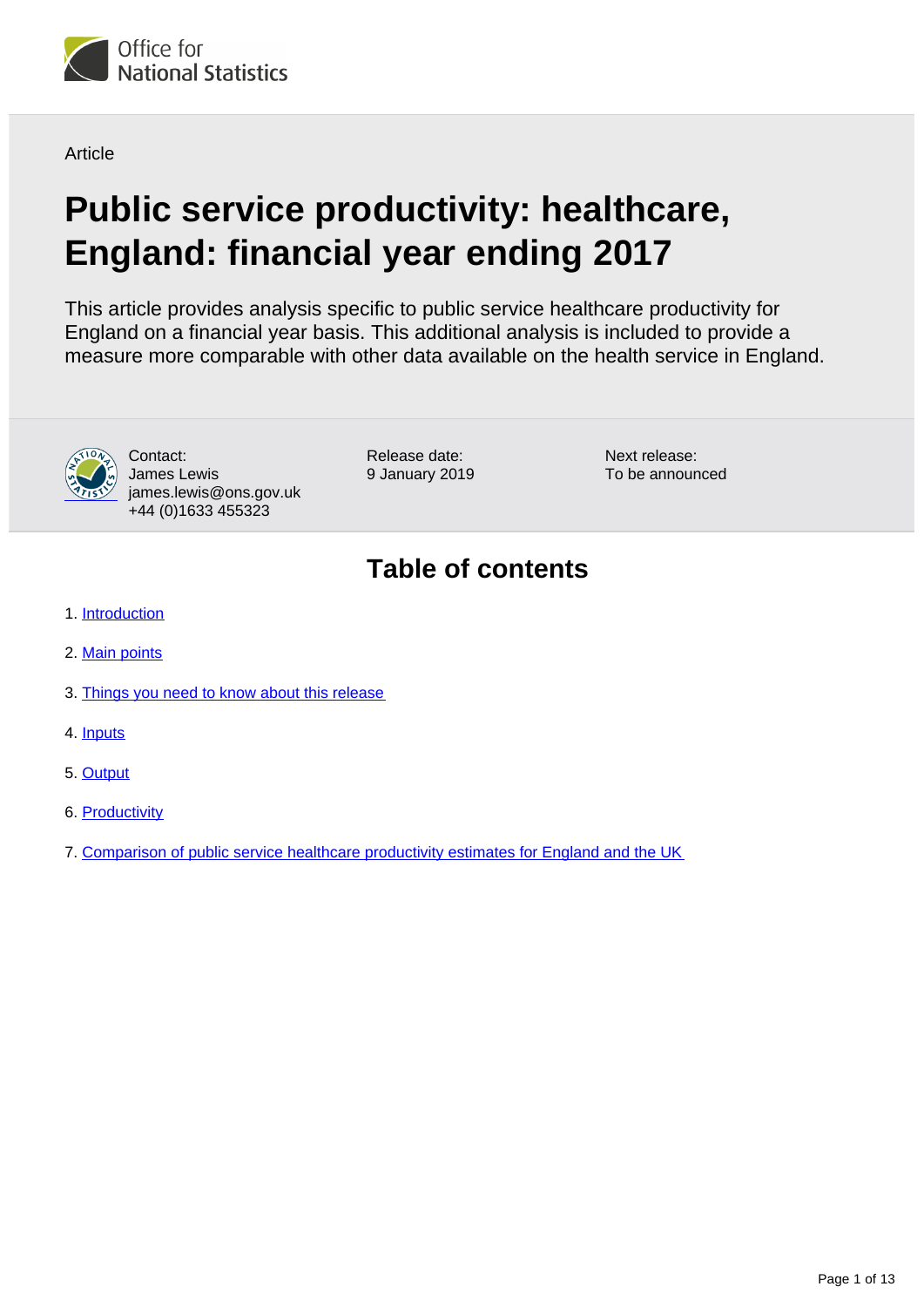## <span id="page-1-0"></span>**1 . Introduction**

This article provides analysis specific to public service healthcare productivity for England and on a financial year basis. This additional analysis is included to provide a measure more comparable with other data available on the health service in England. Released alongside this article is a larger healthcare productivity article produced on the traditional UK calendar year basis with more detail on how the measure is produced, as well as the annual UK total public service productivity estimates:

- [Public service productivity: healthcare, UK, 2016](https://publishing.ons.gov.uk/economy/economicoutputandproductivity/publicservicesproductivity/articles/publicservicesproductivityestimateshealthcare/2016)
- [Public service productivity: total, UK, 2016](https://publishing.ons.gov.uk/economy/economicoutputandproductivity/publicservicesproductivity/articles/publicservicesproductivityestimatestotalpublicservices/2016)

## <span id="page-1-1"></span>**2 . Main points**

- In financial year ending (FYE) 2017, healthcare productivity grew by 3.0% as output growth of 3.6% exceeded input growth of 0.6%.
- Healthcare productivity increased by just over 25% between FYE 1996 and FYE 2017, with most of this increase occurring since FYE 2010.
- Growth in healthcare inputs has slowed from an average of 5.3% annually in the 2000s to an average of 1.9% over the 2010s.
- Healthcare quantity output was 2.5 times higher in FYE 2017 than in FYE 1996, although output growth has slowed since FYE 2010.
- The quality adjustment added an average 0.5 percentage points to output growth since it was introduced in FYE 2001.

## <span id="page-1-2"></span>**3 . Things you need to know about this release**

This article gives an overview of the drivers of change in public service healthcare productivity in England in financial year ending (FYE) 2017 and analyses changes in inputs and output over the course of the series FYE 1996 to FYE 2017.

The methodological basis for these statistics is the same as for the UK publication and the data used are largely those used to produce the inputs and output for England in the UK measure. More information on the methodology used can be found in **[Public service productivity: healthcare, UK, 2016](https://publishing.ons.gov.uk/economy/economicoutputandproductivity/publicservicesproductivity/datasets/publicserviceproductivityestimateshealthcareukandengland)**, while more information on the similarities and differences between the England and UK measures can be found in Section 7: Comparison of [public service productivity estimates for England and the UK](https://publishing.ons.gov.uk/economy/economicoutputandproductivity/publicservicesproductivity/articles/publicservicesproductivityestimateshealthcare/financialyearending2017#comparison-of-public-service-healthcare-productivity-estimates-for-england-and-the-uk).

It should be noted that differences between the England and UK productivity measure cannot be used to estimate healthcare productivity for the devolved administrations. This is because, while data from the devolved administrations are used to produce the UK productivity series, there are differences in the coverage of the data, and some elements of devolved administration output and inputs are imputed based on data from England or the group of UK nations for which data are available.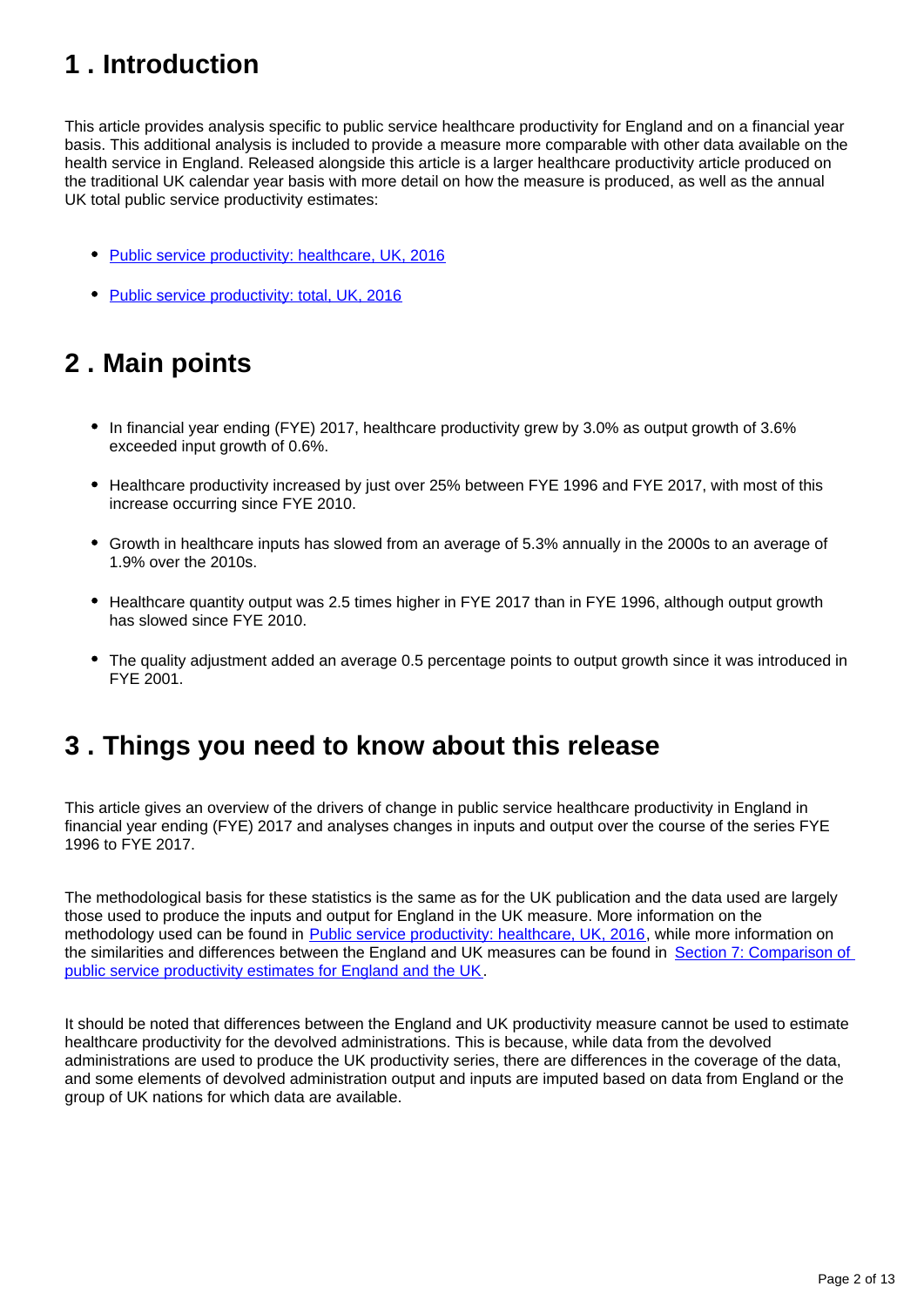## <span id="page-2-0"></span>**4 . Inputs**

Inputs in the public service healthcare productivity measure are measured in volume terms and consist of three components:

- labour, or staff inputs
- goods and services purchased by the health service for use in providing healthcare
- capital consumption, the cost of depreciation of capital goods over time

More information on how inputs are measured can be found in the accompanying publication, Public service [productivity: healthcare, UK, 2016](https://publishing.ons.gov.uk/economy/economicoutputandproductivity/publicservicesproductivity/articles/publicservicesproductivityestimateshealthcare/2016).

### **Goods and services inputs fell for the first time in the series in FYE 2017, while labour inputs continue to grow steadily**

Figure 1a shows the growth in the two main components, labour, and goods and services inputs.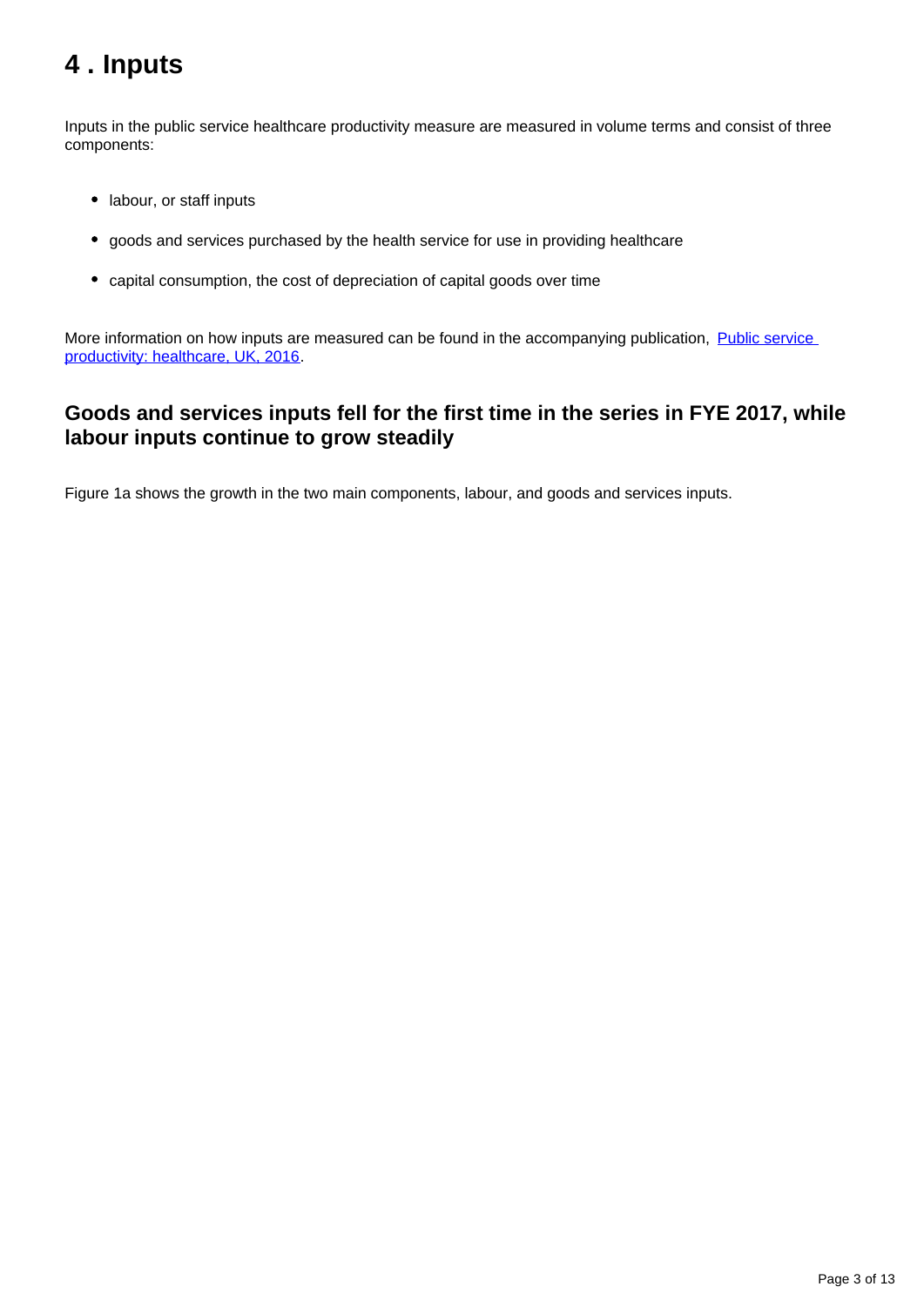### **Figure 1a: Public service healthcare inputs quantity growth by component, England, financial year ending (FYE) 1996 to FYE 2017**

Figure 1a: Public service healthcare inputs quantity growth by component, England, financial year ending (FYE) 1996 to FYE 2017



#### **Source: Office for National Statistics**

#### **Notes:**

- 1. Figure 1a shows the inputs growth by component before it is weighted by expenditure share.
- 2. Capital consumption growth was not included in figure 1a, due to its small expenditure weight, and therefore small impact on total inputs (see figure 1b).

Goods and services inputs fell by 0.6% in financial year ending (FYE) 2017<sup>1</sup>, the first fall in goods and services inputs recorded in the series. The fall in goods and services inputs in 2017 contrasts strongly with the growth of this component in the previous year of 6.8%, which was above the average rate of 6.4% observed over the whole period FYE 1996 to FYE 2017.

Four main factors were behind the fall in goods and services inputs in FYE 2017:

- slower growth in purchases of care from non-NHS providers
- a fall in agency staff expenditure
- slower growth in the goods and services expenditure of NHS providers
- stronger inflation in NHS inputs costs, which reduces the volume of inputs that can be purchased with any given amount of expenditure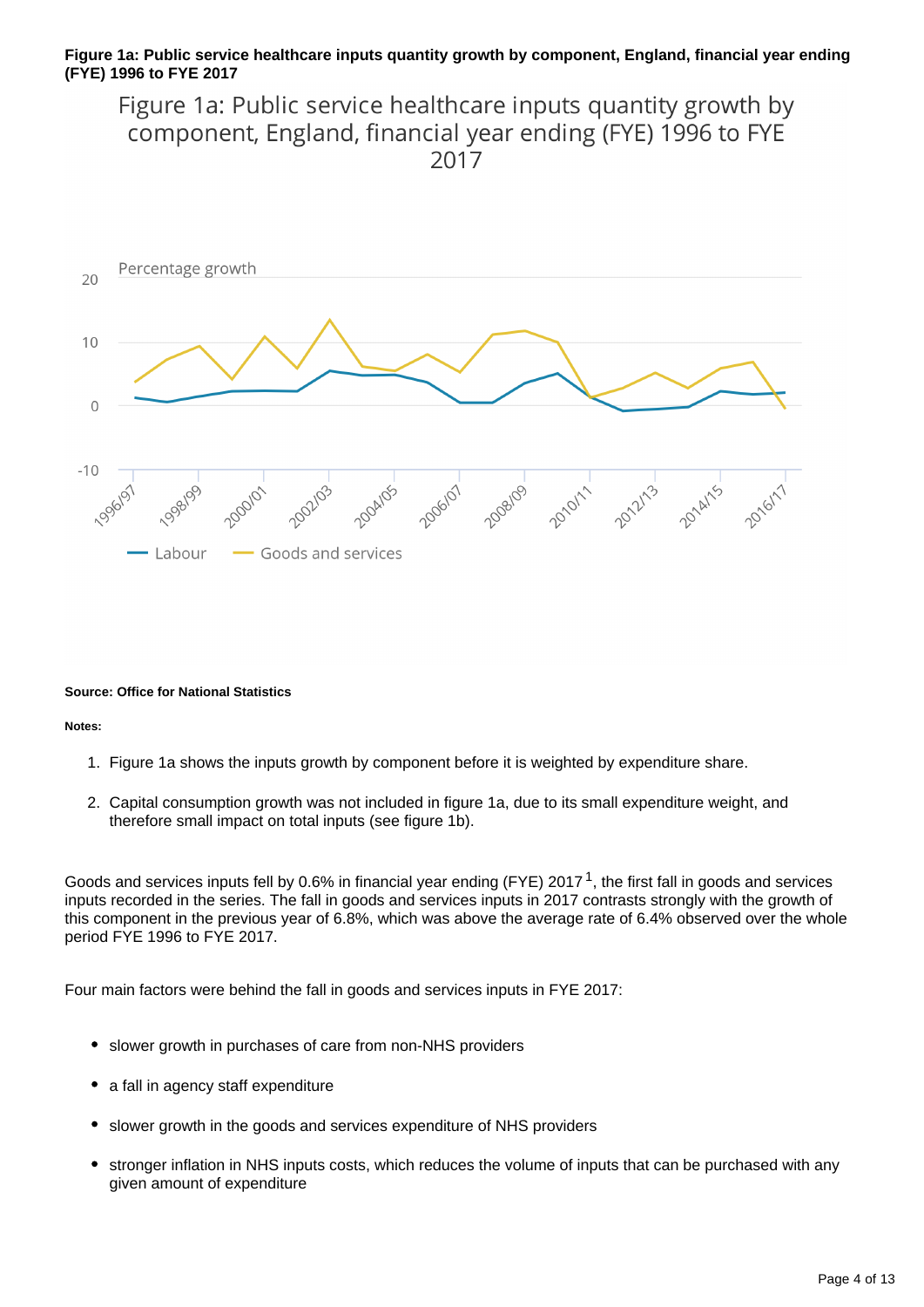These are the same factors that are behind the fall in goods and services inputs in the UK productivity measure and are discussed in more detail in **[Section 5 of Public service productivity: healthcare, UK, 2016.](https://publishing.ons.gov.uk/economy/economicoutputandproductivity/publicservicesproductivity/articles/publicservicesproductivityestimateshealthcare/2016#inputs)** 

In FYE 2017, labour inputs grew by 2.0%, in line with an average growth rate over the whole period FYE 1996 to FYE 2017, and similar to the previous year's growth rate of 1.7%.

Growth in labour inputs in FYE 2017 was due to increases in full-time equivalent staff numbers across a range of staff groups. Consistent with recent years, the largest contribution to labour inputs growth from any single staff group came from consultants<sup>2</sup>, where full-time equivalent staff numbers increased by 3.4% in FYE 2017. There were also substantial contributions to labour growth from the other large staff groups, including support to clinical staff; scientific, technical and therapeutic staff; and nursing staff. However, it is notable that full-time equivalent (FTE) nursing staff numbers grew by only 0.7% in FYE 2017, less than the 2.2% growth of the total NHS workforce. FTE numbers for some staff groups fell in FYE 2017, such as general practitioner numbers, which fell by 0.7%.

Not all workers in the NHS are included in the labour inputs measure. Agency staff are included in the goods and services element of inputs as agency workers are not employees of the health service and no direct measures of agency staff numbers exist. Expenditure on agency workers fell in FYE 2017 after four consecutive years of growth. This fall followed the introduction of a cost-per-hour cap on agency staff introduced in the English NHS in November 2015 and extended to all staff categories in April 2016.

Due to data limitations, bank staff, who work flexible hours and are typically used as an alternative to agency staff contracted from private staffing agencies, are excluded entirely from the inputs measure. It is possible that the combination of the aforementioned agency staff pay cap and an NHS Professionals campaign, launched in 2016, [to encourage nurses to join staff banks](http://www.nationalhealthexecutive.com/News/new-campaign-urges-nurses-to-join-trust-staff-banks-/132052), may have increased total staff inputs by more than the data used in this publication can measure.

In FYE 2017, healthcare inputs growth slowed due to the fall in goods and services inputs. Figure 1b shows the contribution to the overall growth rate made by each of the three inputs components.



### **Figure 1b: Public service healthcare contributions to inputs growth by component, England, financial year ending (FYE) 1996 to FYE 2017**

#### **Source: Office for National Statistics**

**Notes:**

1. Figure 1b shows the inputs growth by component after weighting by their share of total expenditure.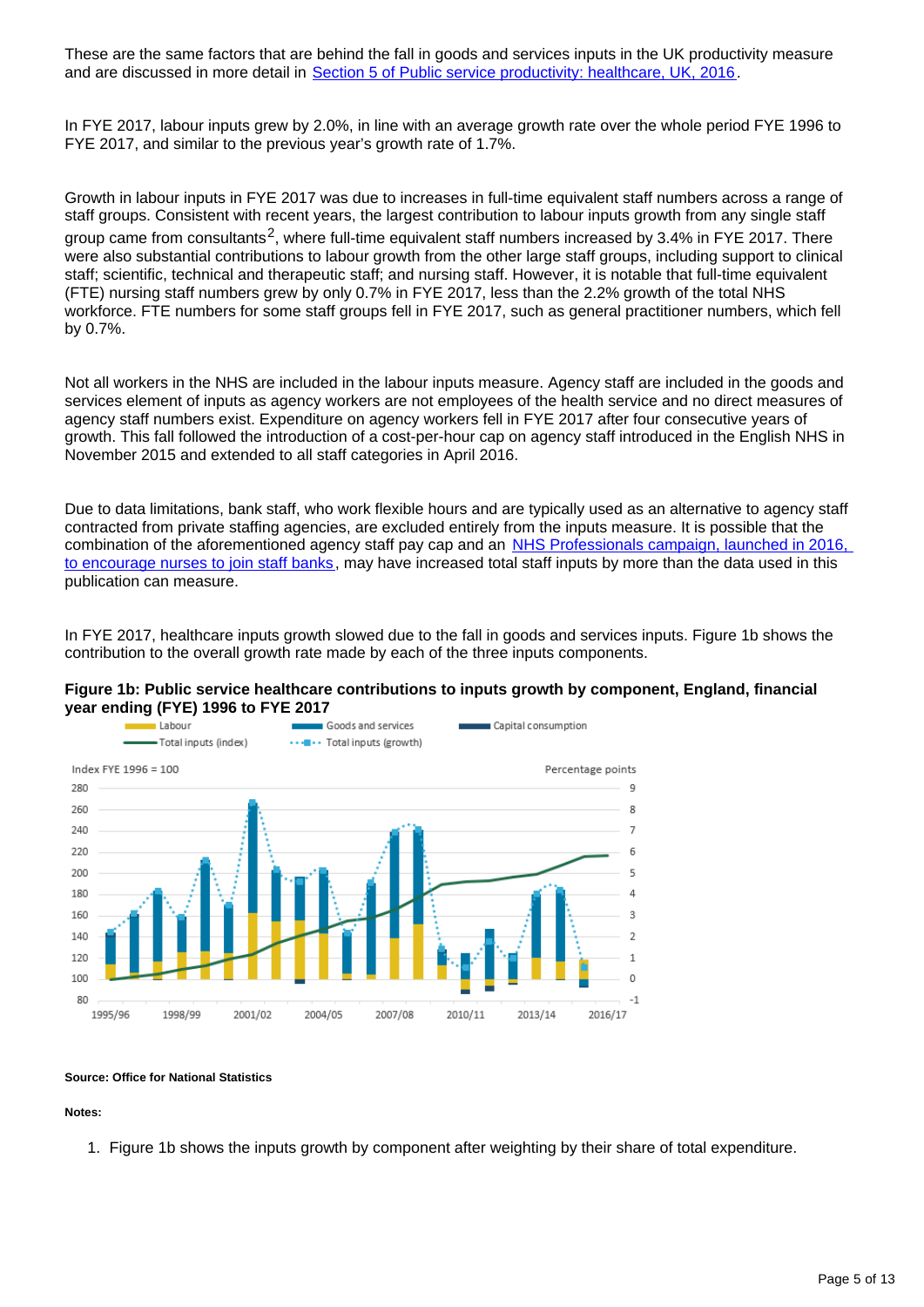The contribution of each element to inputs growth depends on both the growth rate of that element and its share of total expenditure. Over the period covered by the series, both goods and services and labour inputs have had large shares of expenditure and seen substantial growth, and as a result have made large positive contributions to overall inputs growth. Due to its small share of expenditure, capital consumption has had a minor effect on overall inputs growth over the period.

Figure 1b shows that inputs grew by only 0.6% in FYE 2017. This was as a result of the first fall in goods and services inputs in the series, although overall inputs growth was still positive due to the positive contribution of labour inputs more than offsetting the negative contribution of goods and services inputs. Capital consumption also reduced inputs growth in FYE 2017 although its effect was relatively small due to its small share of expenditure.

### **Growth in healthcare inputs has slowed from an average of 5.3% annually in the 2000s to an average of 1.9% over the 2010s**

Total healthcare inputs increased by an average annual rate of 3.8% between FYE 1996 and FYE 2017, resulting in healthcare inputs being 2.2 times greater in FYE 2017 than in FYE 1996.

Over this period, goods and services inputs contributed the largest share of inputs growth. This is in part due to two elements that are also included in output, and so have a minimal effect on productivity. These elements are: non-NHS provision, which is included on this basis due to the absence of activity data, and General Practitioner (GP)-prescribed drugs, which are simultaneously considered both an input and an output. These series also recorded faster growth than other output elements over the period and more analysis on these is available in [Section 5 on Output.](https://publishing.ons.gov.uk/economy/economicoutputandproductivity/publicservicesproductivity/articles/publicservicesproductivityestimateshealthcare/financialyearending2017#output)

This growth rate has varied over time and slowed markedly after FYE 2010, with an average growth of 5.3% over the 2000s and an average growth of 1.9% since FYE 2010, with lower growth in all three inputs components. The slower inputs growth is due largely to lower growth in real terms spending  $3$  on healthcare.

### **Notes for: Inputs**

- 1. Growth rates for a single year are given as the growth between the stated year and previous year. For example, the growth figure for FYE 2017 is the growth measured between FYE 2016 and FYE 2017. Growth rates for a period of more than one year are given as the growth between the first and the last year in that period. For example, growth between FYE 2015 and FYE 2017 represents growth between the level of a series in FYE 2015 and its level in FYE 2017.
- 2. Further analysis on the productivity of consultants is available from the [Health Foundation.](https://www.health.org.uk/sites/default/files/YearOfPlenty.pdf)
- 3. Further information on NHS spending over time is available from [Full Fact](https://fullfact.org/health/spending-english-nhs/) and the Institute for Fiscal [Studies](https://www.ifs.org.uk/uploads/publications/bns/BN201.pdf).

## <span id="page-5-0"></span>**5 . Output**

Healthcare output is measured as the quantity of healthcare provided, adjusted for the quality of delivery. Quantity output is estimated using a cost-weighted activity index, where the growth rates of individual activity types are weighted by the share of expenditure that activity type accounts for. Due to this approach, growth in treatments that are high volume and expensive has a greater effect on overall output than a similar rate of growth in treatments that are uncommon or low cost. A quantity of healthcare is estimated for each of the following sectors: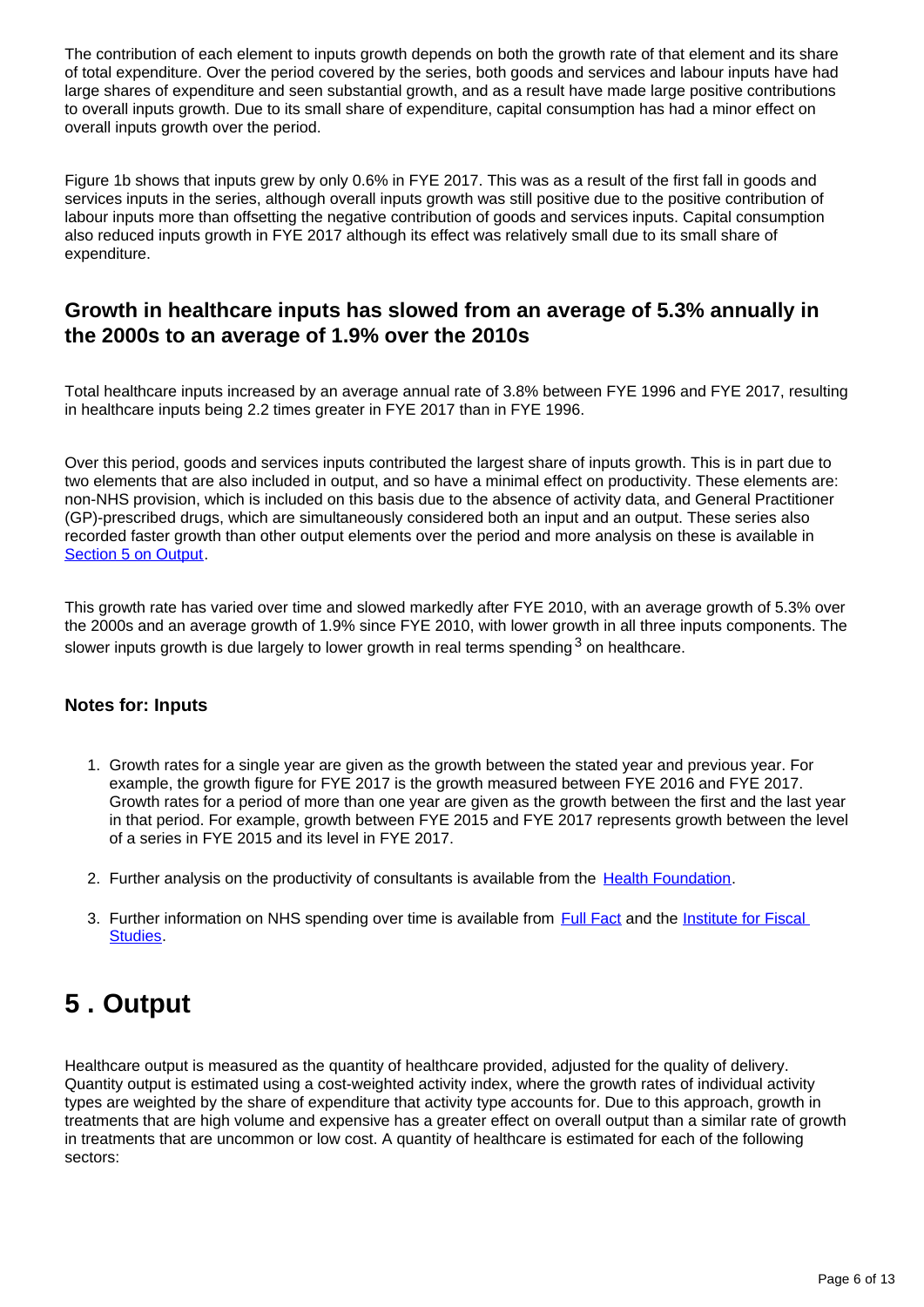- Hospital and Community Health Services (HCHS)
- Family Health Services (FHS) includes General Practitioner (GP) and practice nurse consultations, publicly funded dental treatment and sight tests
- GP-prescribed drugs
- non-NHS provision includes healthcare funded by the government but provided by the private or third sector

A quality adjustment reflecting the extent to which the service succeeds in delivering its intended outcomes and the extent to which the service is responsive to users' needs, is applied to the estimate of healthcare quantity output. More information on the methodology used to measure healthcare output can be found in the accompanying article, [Public service productivity: healthcare, UK, 2016](https://publishing.ons.gov.uk/economy/economicoutputandproductivity/publicservicesproductivity/articles/publicservicesproductivityestimateshealthcare/2016).

### **Growth in NHS HCHS output increased slightly in FYE 2017, while output growth for non-NHS provided services slowed**

**Figure 2a: Public service healthcare quantity output growth by component, England, financial year ending 1996 to FYE 2017**

Figure 2a: Public service healthcare quantity output growth by component, England, financial year ending 1996 to FYE 2017



#### **Source: Office for National Statistics**

**Notes:**

- 1. HCHS Hospital and Community Health Services.
- 2. FHS Family Health Services.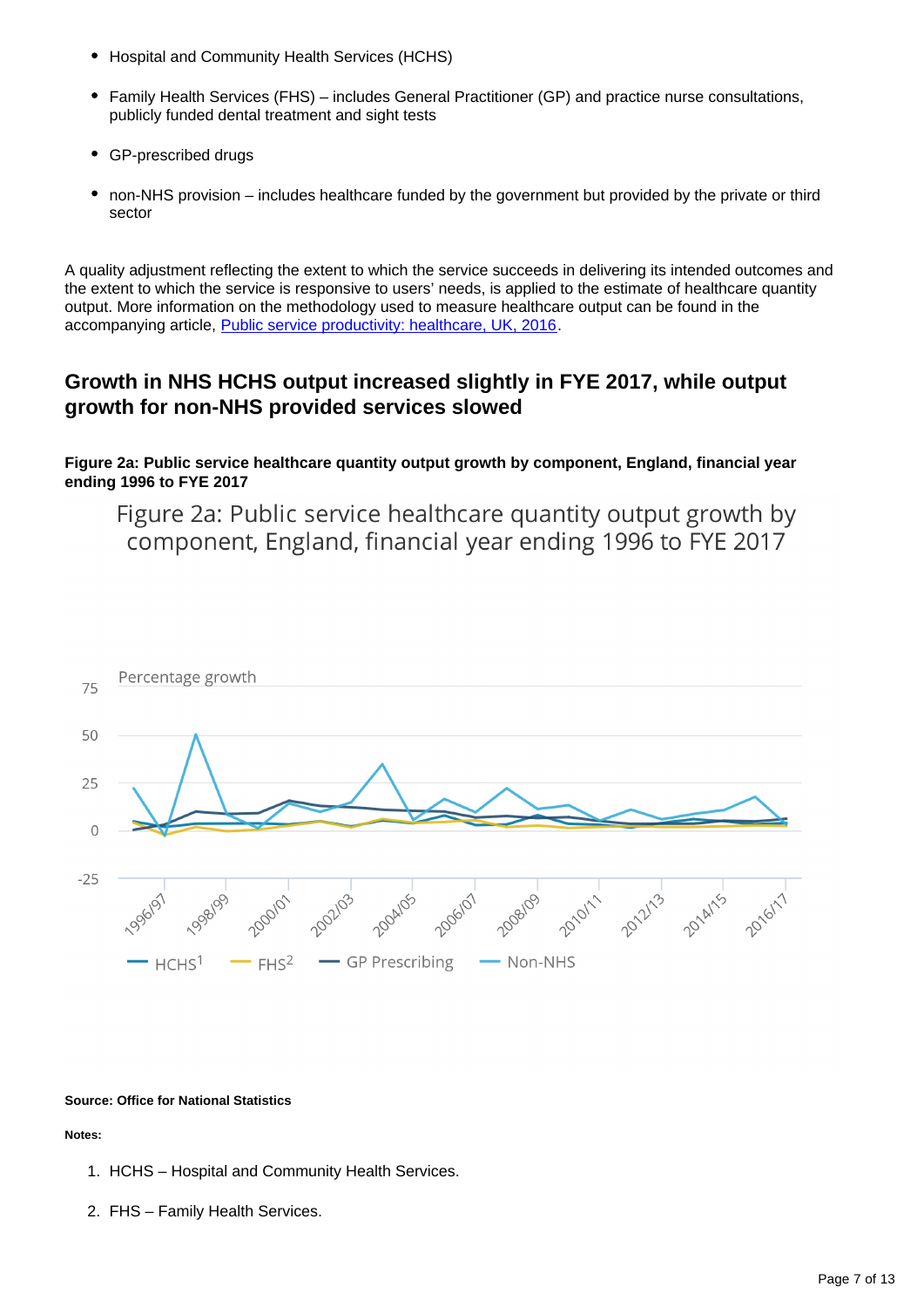Growth in HCHS increased from 2.9% in financial year ending (FYE) 2016 to 3.6% in FYE 2017, matching the average of the entire series. This stronger growth was due to increases in a range of activity types, with an increase in outpatient consultations a substantial factor. However, the largest area of HCHS activity by expenditure, inpatient activity, grew at a similar rate in FYE 2016 and FYE 2017, with a small increase in nonelective activity growth and a small decrease in elective activity growth largely cancelling each other out.

Figure 2a shows that publicly funded healthcare output from non-NHS providers grew by 2.8% in FYE 2017, the slowest growth in this component since FYE 2000. This followed exceptionally strong growth in this component in FYE 2016 of 17.3%. Non-NHS provision has seen faster growth in earlier years in the series, although it should be noted that earlier in the series non-NHS provision accounted for a relatively small share of expenditure and so the very high growth rates seen for non-NHS provision in FYE 1998 and FYE 2004 do not necessarily translate into exceptionally large absolute increases in healthcare output.

As many of the services provided by non-NHS providers, such as community health services and routine day case procedures, are also carried out by NHS providers, it may be that there is a correlation between faster growth in NHS-provided HCHS services and slower growth in non-NHS services. In this case, the relative growth rates of each component will partly depend on changes in the proportion of such treatment carried out by NHS and non-NHS providers. However, an absence of detailed data on the services provided by non-NHS providers limits the opportunity for further analysis of this component.

For the final components of output, GP-prescribed drugs grew at 5.8% in FYE 2017, slightly faster than in the previous year, while Family Health Services grew slightly more slowly in FYE 2017, but remained similar to the trend for recent years.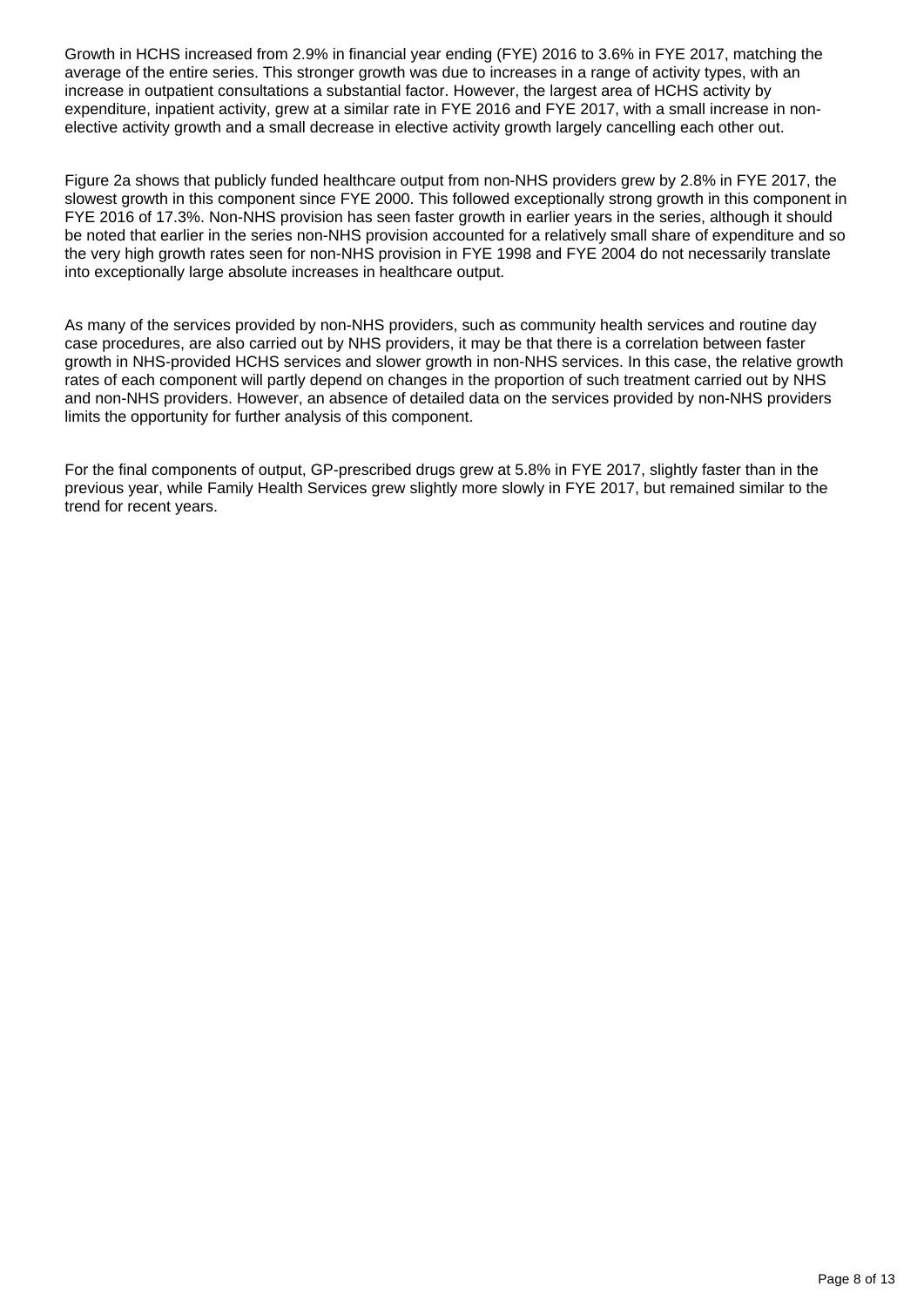### **In FYE 2017, total quantity output growth slowed, due mainly to lower growth in non-NHS provision**

Figure 2b shows the effect of the four components of quantity output on total quantity output. As total quantity output is produced by weighting together the components by their share of total expenditure, the effect on output of each component depends both on its growth rate and share of expenditure.

### **Figure 2b: Public service healthcare contributions to quantity output growth by component, England, financial year ending (FYE) 1997 to FYE 2017**



#### **Source: Office for National Statistics**

#### **Notes:**

- 1. HCHS Hospital and Community Health Services.
- 2. FHS Family Health Services.
- 3. The sum of components of quantity output may not equal total output due to rounding.

In FYE 2017, quantity output grew by 3.4%, which is slower than the previous year and the average of the series of 4.6%.

Figure 2b shows this lower growth is due primarily to slower growth in non-NHS output. Figure 2b also shows that just over three-quarters of quantity output growth in FYE 2017 was due to HCHS.

While the lower growth in overall quantity output in FYE 2017 is more similar to the low growth observed during the period FYE 2010 to FYE 2013, growth in HCHS remains higher than in most of this earlier period.

### **Quantity output growth during the 2010s was lower than during the 2000s, due largely to lower growth in GP-prescribed drugs**

Quantity output growth averaged 5.6% between FYE 2000 and FYE 2010 and 3.8% between FYE 2010 and FYE 2017. The main source of this slowdown was GP-prescribed drugs, which saw slowing output growth across the period and contributed 1.2 percentage points of this 1.8 percentage points reduction in growth. All three of the other components of quantity output also saw slower growth in the 2010s than in the 2000s, although for the largest component, HCHS, the reduction was small, with average annual growth slowing from 4.1% between FYE 2000 and FYE 2010 to 3.4% between FYE 2010 and FYE 2017.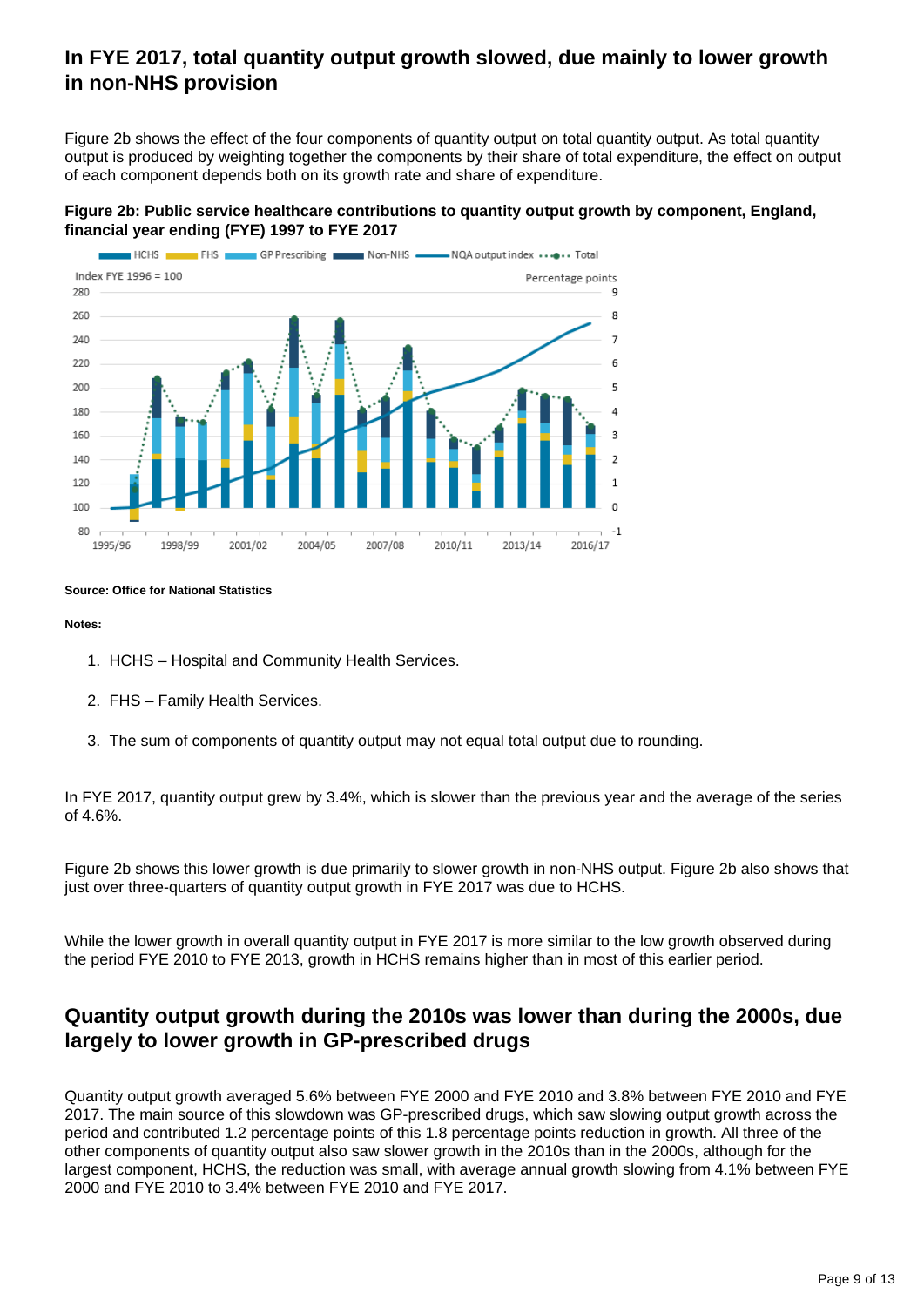Figure 2b displays total growth in output over the series, showing that quantity output was over 2.5 times higher in FYE 2017 than in FYE 1996.

### **Quality adjustment added 0.2 percentage points to output growth in FYE 2017, less than the series average**

Figure 3 shows the effect on output of adjusting for changes in healthcare quality. The quality adjustment used incorporates a range of factors covering short-term post-operative survival rates, the estimated health gain from inpatient treatment, waiting times, patient satisfaction and primary care outcomes. More information about the quality adjustment can be found in [Public service productivity: healthcare, UK, 2016](https://publishing.ons.gov.uk/economy/economicoutputandproductivity/publicservicesproductivity/articles/publicservicesproductivityestimateshealthcare/2016) and [Quality adjustment of](https://webarchive.nationalarchives.gov.uk/20160106223636/http:/www.ons.gov.uk/ons/guide-method/method-quality/specific/public-sector-methodology/articles/quality-adjustment-of-public-service-health-output--current-method.pdf)  [public service health output: current method](https://webarchive.nationalarchives.gov.uk/20160106223636/http:/www.ons.gov.uk/ons/guide-method/method-quality/specific/public-sector-methodology/articles/quality-adjustment-of-public-service-health-output--current-method.pdf).

### **Figure 3: Public service healthcare quantity and quality-adjusted output indices and growth rates, England, financial year ending (FYE) 1996 to FYE 2017**



**Source: Office for National Statistics**

#### **Notes:**

- 1. QA quality adjusted.
- 2. No quality adjustment is currently applied to non-NHS services.

In FYE 2017, the quality adjustment added 0.2 percentage points to the output growth rate, below the previous year's growth of 0.3 percentage points and the average quality adjustment growth for the series of 0.5 percentage points. As the data for the healthcare quality adjustment are only available for England, the same quality adjustment is applied in both the England and UK series, although the figures will differ depending on whether they are reported on a financial year or calendar year basis.

## <span id="page-9-0"></span>**6 . Productivity**

Public service healthcare productivity is estimated by comparing output and inputs growth. If output growth exceeds inputs growth, productivity increases, meaning that more output is being produced for each unit of input. Conversely, if inputs growth exceeds output growth, then productivity will fall.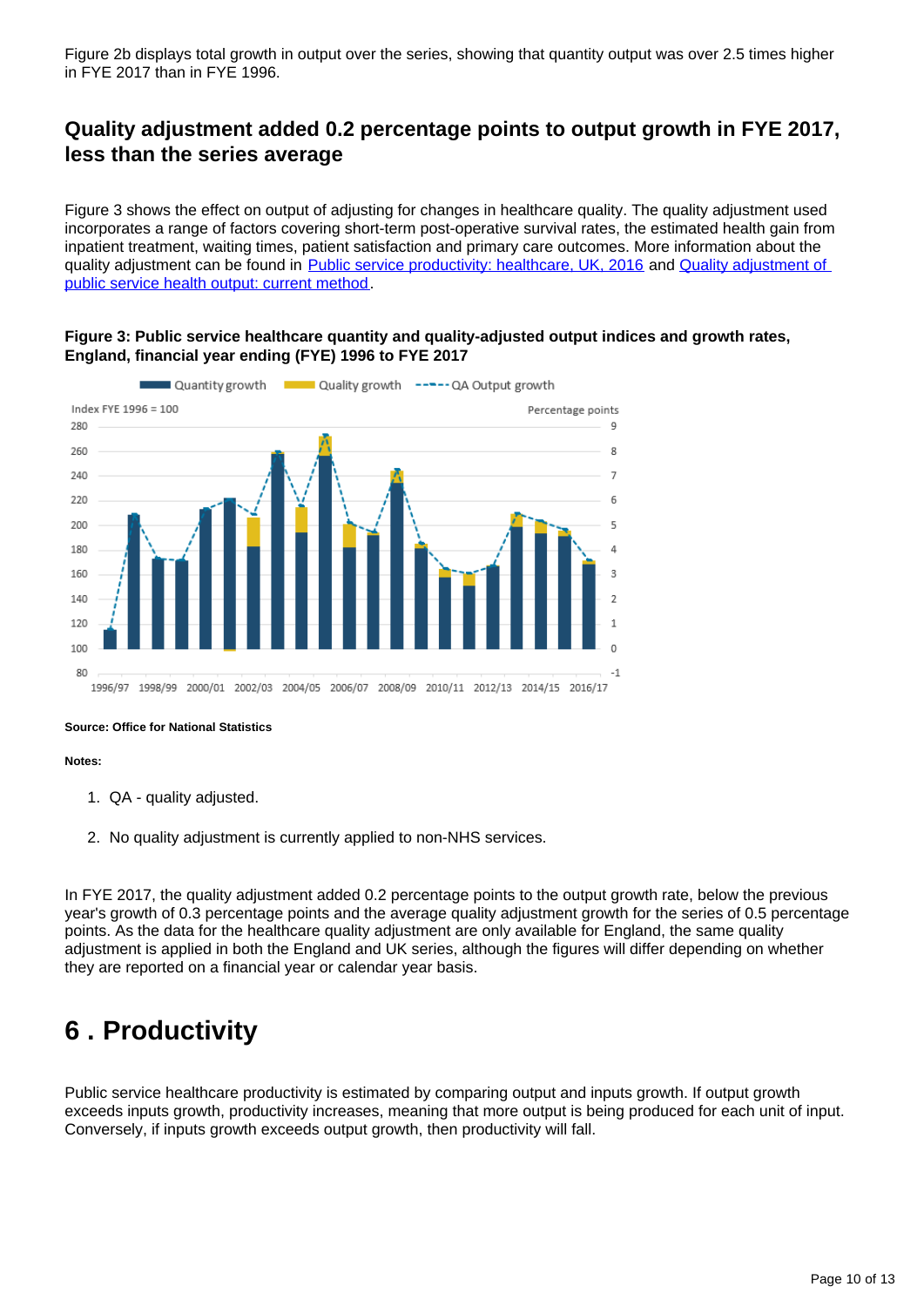### **In FYE 2017, productivity growth rebounded to 3.0%, as output growth slowed by less than input growth**

Figure 4 shows the growth of healthcare productivity with and without the quality adjustment applied, with total growth indexed to financial year ending (FYE) 2001, the year before the quality adjustment was introduced.

### **Figure 4: Public service healthcare quantity and quality-adjusted productivity indices and growth rates, England, financial year ending (FYE) 1995 to FYE 2017**



#### **Source: Office for National Statistics**

As a result of output growth slowing less than inputs growth, non-quality adjusted productivity grew by 2.9% in FYE 2017. This was higher than the 0.3% growth recorded in FYE 2016 and the average growth rate since FYE 1996 of 0.8%.

Quality-adjusted productivity increased by 3.0% in FYE 2017, faster than non-quality adjusted productivity because of a positive quality adjustment, indicating improved service quality. Quality-adjusted productivity growth in FYE 2017 was also faster than the average growth rate of 1.1% for the series since FYE 1996.

### **Quality-adjusted productivity increased by 25.9% over the series, with most of this increase occurring since FYE 2010**

Over the series, quality-adjusted productivity grew by 25.9%, while non-quality adjusted productivity increased by 17.4%.

However, this increase was not continuous over the period and there are a few changes in the trend over the series:

- between FYE 1996 and FYE 2003, the productivity level was largely unchanged, although it should be noted that there was no quality adjustment to this measure until FYE 2002
- between FYE 2003 and FYE 2007, productivity increased by an average annual rate of 2.5%, due partly to strong growth in quality
- productivity growth nearly halted in FYE 2007 and fell in FYE 2010, a year of strong inputs growth, but slower Hospital and Community Health Services (HCHS) output growth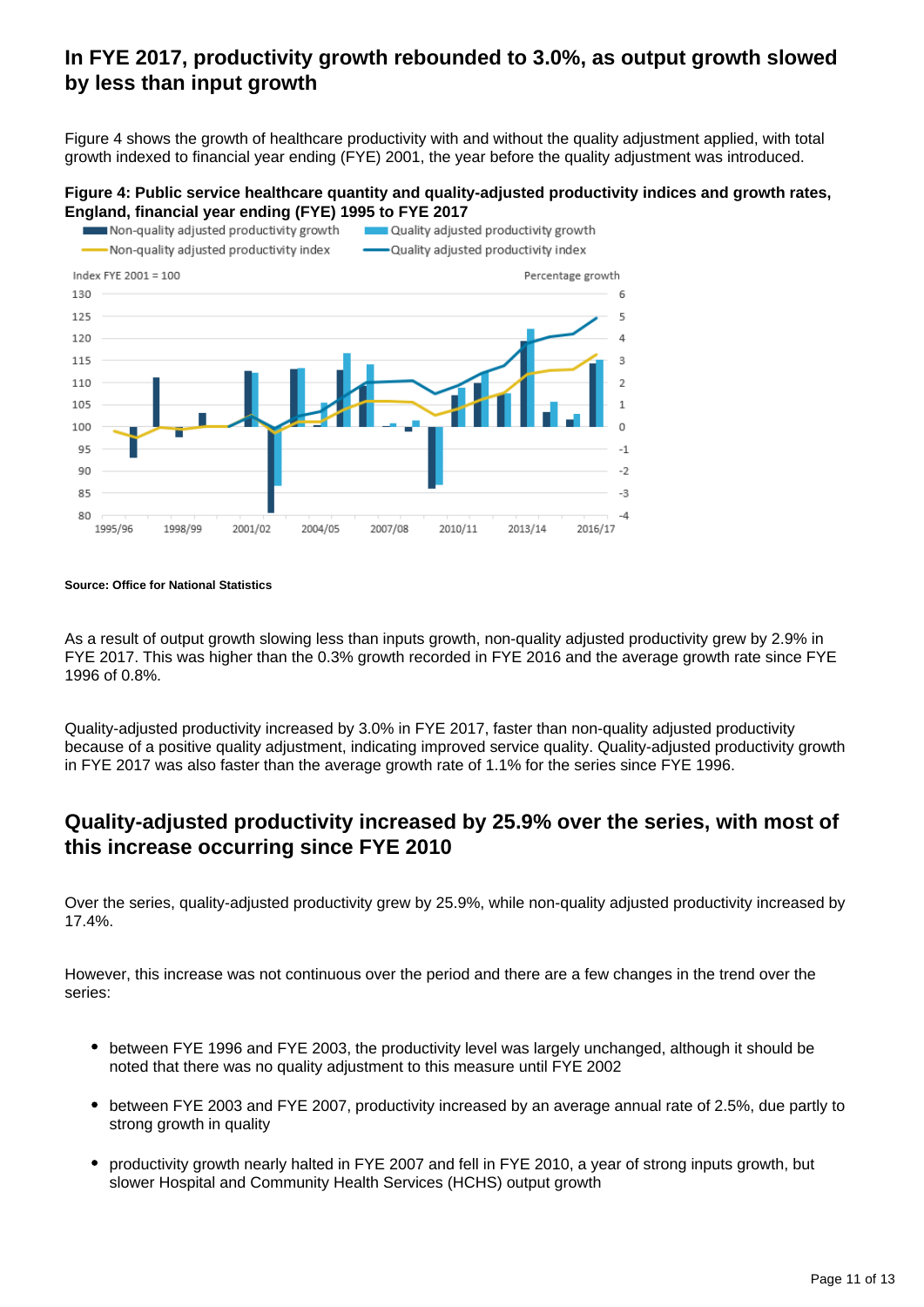Since FYE 2010, the average rate of inputs and output growth have both reduced, but output growth has not decreased as much as inputs growth, resulting in productivity growth in each of the last seven years of the series. While it accounts for only one-third of the period covered by the series, the period from FYE 2010 onwards accounts for two-thirds of the total productivity growth since FYE 1996 for the quality-adjusted measure and an even higher share of growth in the non-quality adjusted measure.

## <span id="page-11-0"></span>**7 . Comparison of public service healthcare productivity estimates for England and the UK**

Figures for public service healthcare productivity were introduced in 2018, to provide a further measure to healthcare policy analysts, which is on a more consistent basis with other statistics that cover the English NHS, where financial data are typically reported on a financial year basis (that is, 1 April to 31 March) . The England financial year productivity measure differs from the UK calendar year productivity measure in the following ways:

- quantity output is restricted to output from England only
- the labour, and goods and services components of inputs are restricted to England only
- many of the data sources used by Office for National Statistics (ONS) are created on a financial year basis, and a process called "cubic splining" is used to produce the calendar year measures; however, this process is not carried out in the production of this England only, financial year measure

However, to maintain the methodological consistency with the UK productivity estimates, a number of data sources remain unchanged:

- it is not possible to disaggregate the national accounts capital consumption data to a sub-UK level, so UK data continue to be used for this component
- the three inputs components labour, goods and services, and capital consumption have been weighted together to form the total inputs index using UK-level data from the national accounts; this means that the proportion of total inputs made up of each of the three components is the same in both the UK and England series
- in the UK healthcare productivity series, the quality adjustment to output is produced using England-only data, but is applied to UK output; while in the England financial year productivity series, the same quality adjustment is used, but is applied to England output only

Due to these changes, the England financial year healthcare productivity measure provides a better estimate for measuring the productivity of the English health system, while the UK calendar year productivity measure remains more suitable for measurement at a UK level<sup>3</sup> and continues to be used as a component of total public [service productivity.](https://www.ons.gov.uk/economy/economicoutputandproductivity/publicservicesproductivity/methodologies/publicserviceproductivityestimatestotalpublicservicesqmi)

It should, however, be noted that differences between the England and the UK productivity measure cannot be used to estimate healthcare productivity for the devolved administrations. This is because, while data from the devolved administrations are used to produce the UK productivity series, there are differences in the coverage of the data, and some elements of devolved administration output and inputs are imputed based on data from England or the group of UK nations for which data are available.

### **Notes for: Comparison of public service healthcare productivity estimates for England and the UK**